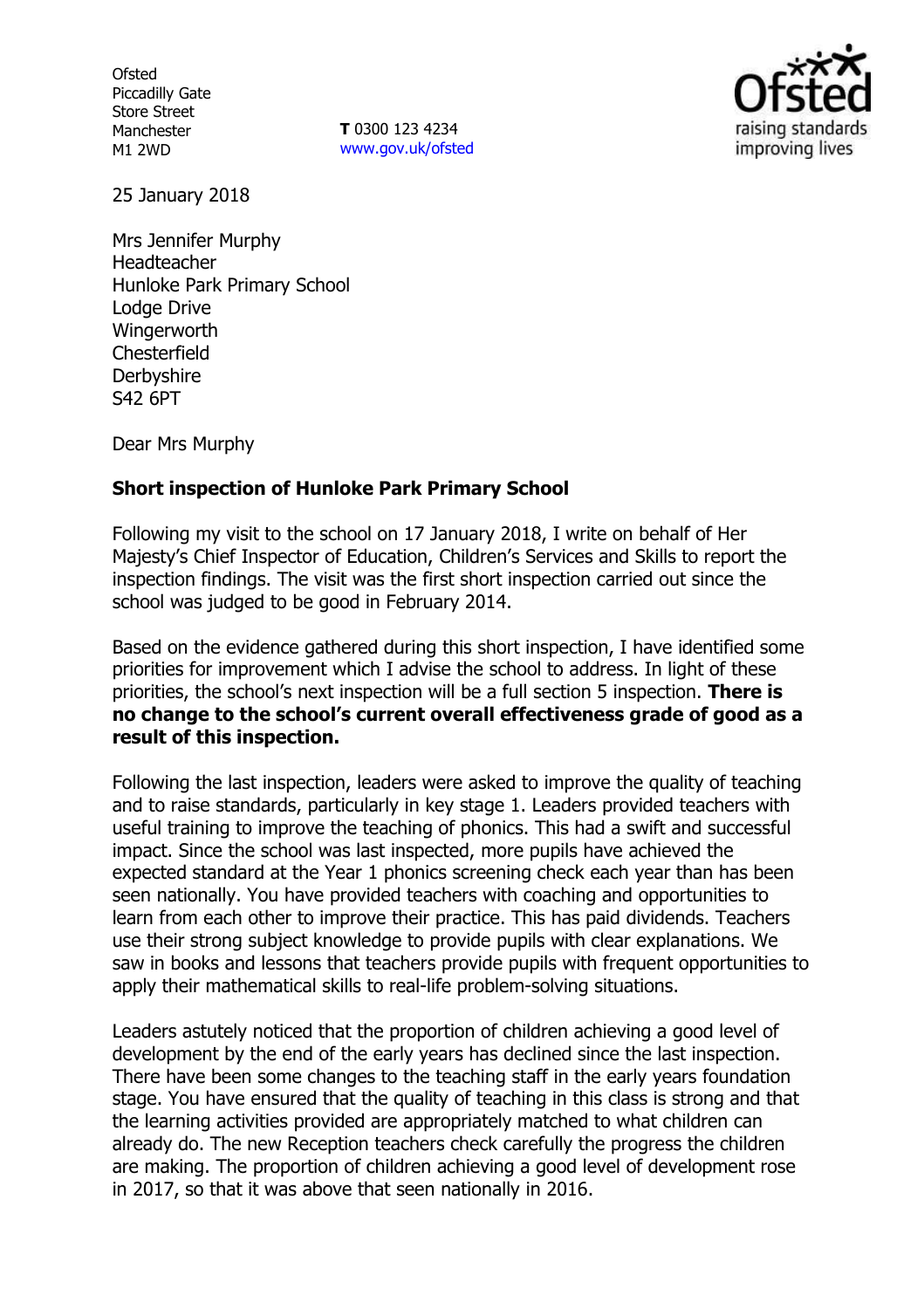

Hunloke Park is an inclusive school. In lessons we saw pupils who have special educational needs (SEN) and/or disabilities being well supported by adults so that they could learn alongside their classmates. Pupils with whom I spoke were respectful of those whose beliefs and lifestyles may be different from their own. You and your staff value the strong relationships you have with parents and carers. At the time of your appointment as headteacher, you immediately introduced an app so that communication with parents could be even better than it already was. The overwhelming majority of parents who expressed a view appreciate how approachable the staff are and how happy their children are at school.

You are also determined that the school should be at the heart of the community it serves. Pupils raise money for a local hospice and you welcome visitors into school who share their experiences and knowledge to enhance pupils' learning.

As soon as you were appointed as headteacher, you used your knowledge of the school to identify your priorities for improvement. You wasted no time in implementing several changes to daily routines and procedures. Pupils now come straight into school in the morning, rather than waiting on the playground, for example. Teachers prepare learning activities for pupils to complete as they arrive. This means that no time for learning is lost. You have changed the time of the school assembly so that pupils will be better engaged during this important part of the school day.

Your detailed analysis of assessment information has shown you that the progress pupils make in English and mathematics by the end of key stage 2 is below that seen nationally. You have looked closely to see how this can be improved. Improving the progress pupils make is a key feature of your school improvement plan.

In keeping with your drive for Hunloke to be an inclusive school, teachers considered pupils' views when they reviewed the curriculum. It is enhanced by trips and residential visits, which pupils enjoy. Teachers provide a range of sporting and musical opportunities for pupils.

The school is a calm and purposeful place in which to learn. Pupils, including those in the Reception class, engage well with their learning because teachers have established high expectations and clear routines for them. Pupils demonstrate their good manners around school when they speak with each other and with adults.

## **Safeguarding is effective.**

Safeguarding is a high priority at Hunloke Park Primary School. Leaders ensure that pupils, staff and visitors have all the information they need to keep children safe. Posters around school, and a noticeboard prominent in the school's entrance, inform visitors of the school's procedures for safeguarding children. A poster for the charity 'ChildLine' is displayed on the library door for pupils to see. You make sure that all the appropriate vetting checks take place before staff or volunteers start working at the school.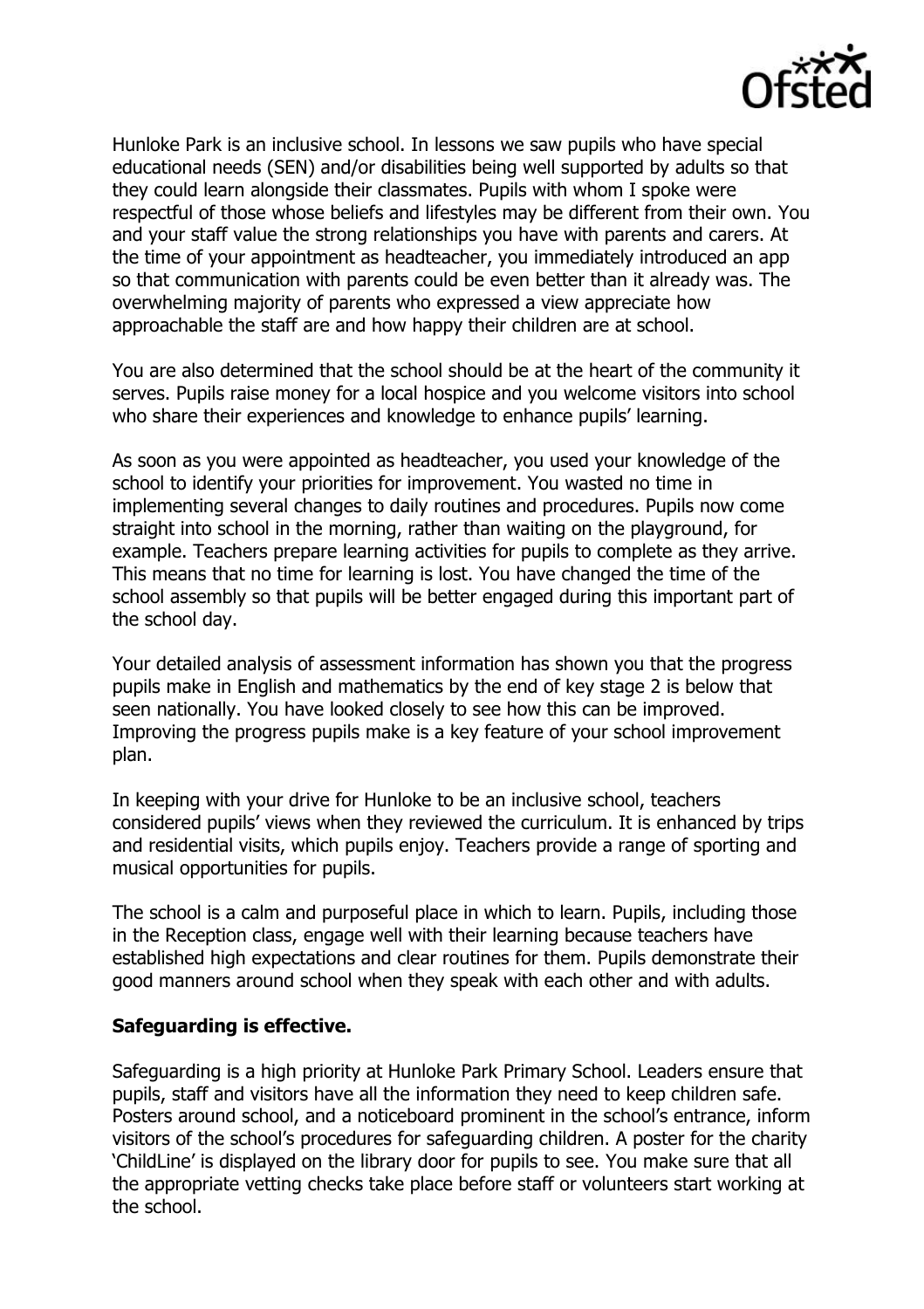

Staff have up-to-date safeguarding training. They are clear about how to raise a concern about a pupil's safety, should one arise. Governors also receive the relevant training so that they are able to support you in this important aspect of your work.

You, and the staff, value the strong relationships that have been built with parents. You work closely with families for the safety of their children, making use of external services where this may be appropriate.

Parents who spoke to me during my visit agreed that their children are safe and well cared for at Hunloke Park. Pupils agreed. They are taught how to keep themselves safe, such as when they cycle on the road, on Bonfire Night and when they use modern technology. Pupils understand bullying in its many forms. They told me that bullying was very rare, but they were confident that an adult would deal with it successfully if it did occur.

# **Inspection findings**

- The proportion of pupils attaining the expected standard in each of reading, writing and mathematics by the end of Year 6 in both 2016 and 2017 was above that seen nationally. More pupils achieved the higher standard in each subject in 2017 than had been the case in 2016. However, you have rightly identified that too many pupils have not been making enough progress across key stage 2 in each subject. You recognise that, with better progress, even more pupils could achieve the higher standard. You and your leadership team have analysed carefully the reasons behind this. Consequently, you have improved the way you track the progress pupils make, ensuring that interventions and additional support are better targeted and more closely monitored. It is too early to judge the impact of this work, but early indications are promising.
- You have made improving pupils' reading skills a high priority. Following a governors' monitoring visit, the library has been improved and pupils say that they enjoy the wide range of books that is available to them. Pupils come into school early after lunch three times a week to read with their 'reading buddies'. Older pupils are paired with younger pupils to listen to each other reading and share books. Pupils told me that they understand the value of this activity. As one pupil proudly explained, 'We are helping the younger ones get a better start.'
- Over the last year, leaders have introduced a new approach to the teaching of mathematics. Teachers use their strong subject knowledge effectively to explain concepts clearly. In some lessons, and as we looked at pupils' books, it was clear that teachers in key stage 2 are not reliably making effective use of assessment during lessons to move pupils on quickly enough to more difficult work. This means that the most able pupils are sometimes completing work that is easy for them.
- Over the last year, there have been several changes in the staff team. The headteacher retired in October 2017. You, having previously served as the deputy headteacher and acting headteacher, took up your permanent post as the school's new headteacher in November 2017. Several teachers are currently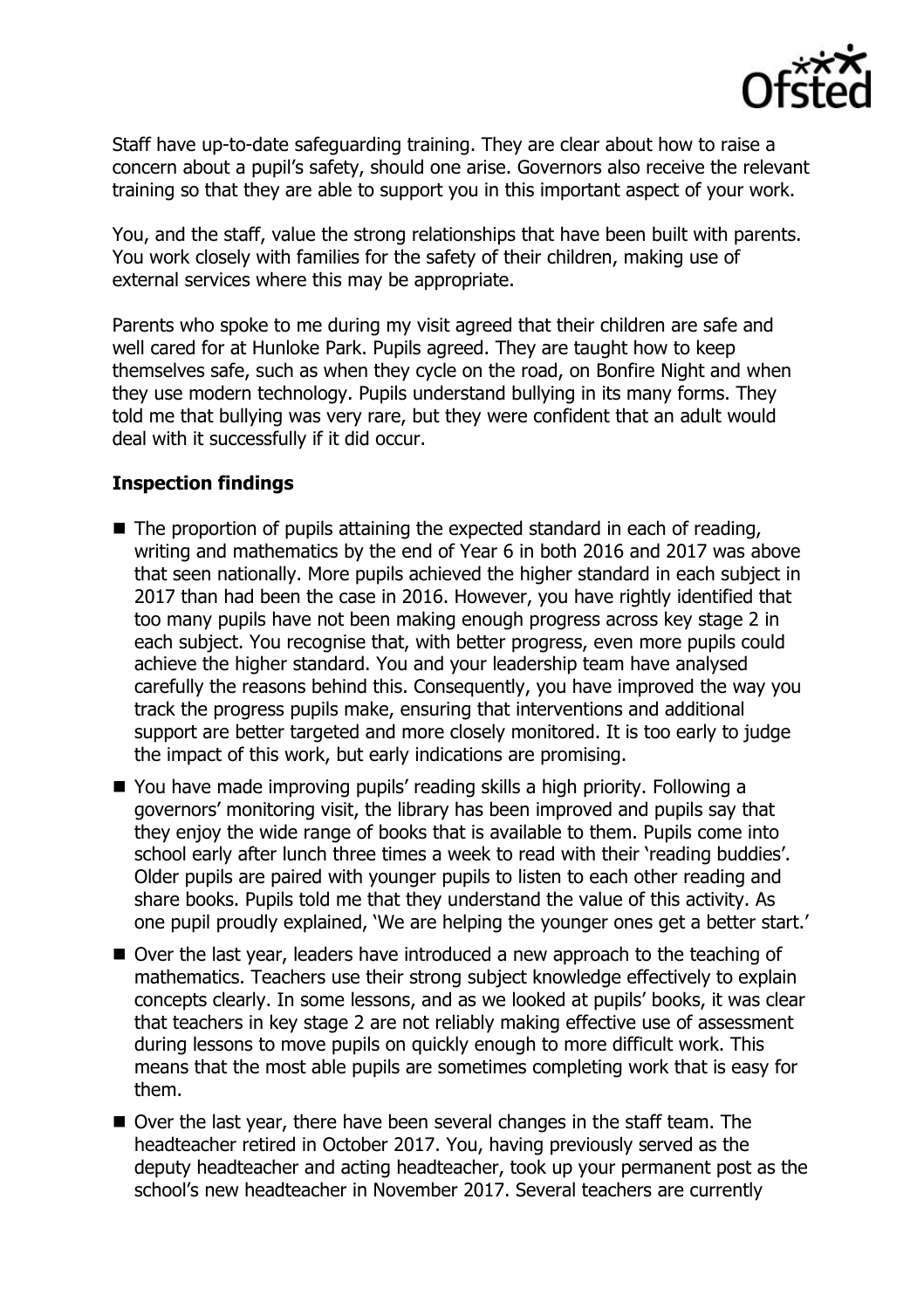

taking maternity leave and temporary teachers are covering their classes. There are fewer teaching assistants. The leadership team, including the assistant headteacher, are relatively new to post. You are yet to appoint a deputy headteacher. While you have supported the leadership team in developing their skills, you have yet to establish a fully effective leadership team, with clear, longterm roles and responsibilities.

Governors know the school well. They are supportive of the initiatives and changes you are implementing. Staff have embraced the improvements and appreciate the support you provide to enable them to improve the quality of provision at Hunloke Park. They are as determined as you are that all pupils should achieve well.

## **Next steps for the school**

Leaders and those responsible for governance should ensure that:

- $\blacksquare$  the progress that pupils, including those who are disadvantaged, make in reading, writing and mathematics across key stage 2 is accelerated
- $\blacksquare$  those pupils capable of achieving the higher standard by the end of Year 6 in reading, writing and mathematics are enabled to do so
- $\blacksquare$  the skills, roles and responsibilities of the leadership team are fully developed.

I am copying this letter to the chair of the governing body, the regional schools commissioner and the director of children's services for Derbyshire. This letter will be published on the Ofsted website.

Yours sincerely

Di Mullan **Her Majesty's Inspector**

## **Information about the inspection**

During this inspection, I met with you, three senior leaders and two teachers, including one who is new to the profession. I held a meeting with three governors, including the chair, and I spoke with the associate adviser from the local authority on the telephone. I also spoke with parents as they brought their children to school in the morning and with pupils informally in class. I held a more formal meeting with a small group of pupils. I considered the 50 responses to the online survey, Parent View, and the 26 responses to the staff survey. There were no responses to the pupils' survey.

Together, we visited every class to see the learning that was taking place and we looked at a sample of pupils' books from both key stage 1 and key stage 2.